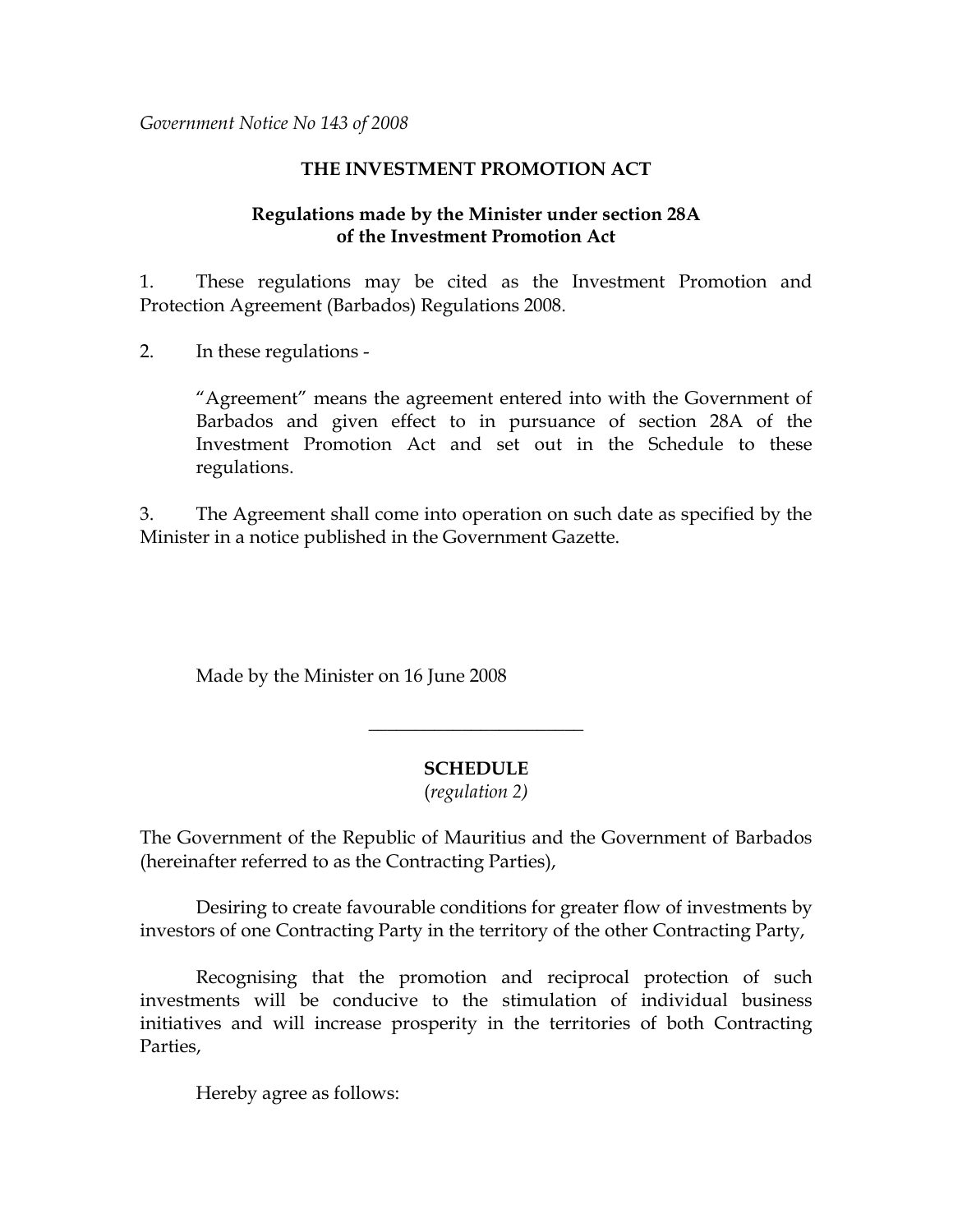## **Definitions**

- 1. For the purposes of this Agreement,
	- (a) "investment" means every kind of asset invested by investors of one Contracting Party in accordance with the laws and regulations of the other Contracting Party in the territory of the latter, and in particular, though not exclusively, includes:
		- (i) movable and immovable property and any other property rights such as mortgages, liens and pledges;
		- (ii) shares, stock, debentures and any other kind of participation in companies;
		- (iii) claims to money or to any other performance under contract having an economic value;
		- (iv) intellectual property rights, goodwill, technical processes and know-how; and
		- (v) concessions conferred by law or under contract, including concessions to search for, cultivate, extract, or exploit natural resources;
	- (b) "investor" means in respect of either Contracting Party:
		- (i) a natural person who has the nationality of the Contracting Party in accordance with its applicable law; or
		- (ii) an entity constituted or organised under the applicable law of the Contracting Party including a company, corporation, partnership, sole proprietor, association, body or organisation;

(c) "return" means the amount yielded by an investment and in particular profits, dividends, interests, capital gains, royalties and fees;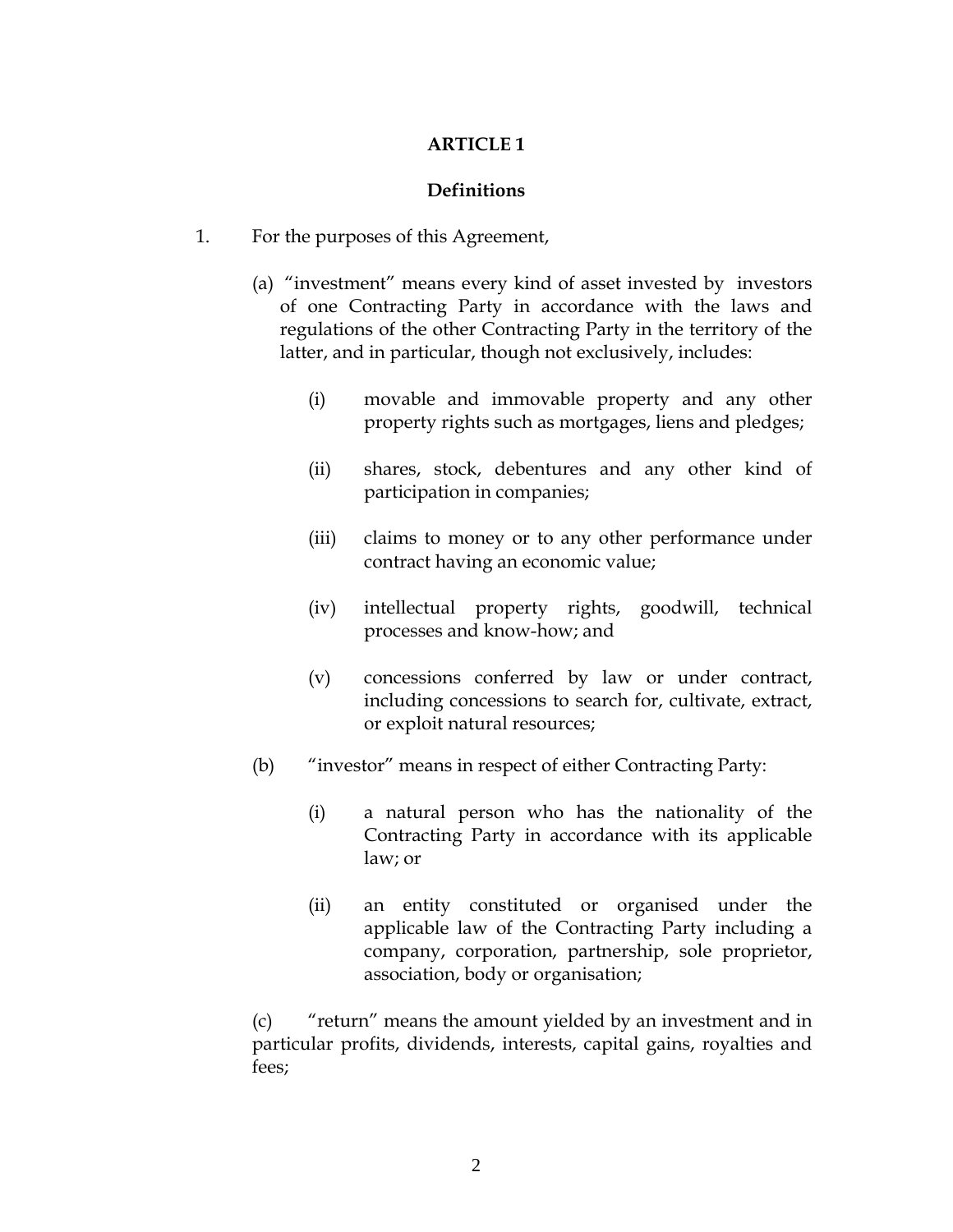- (d) "territory" means
	- (i) in the case of the Republic of Mauritius:
		- (A) all the territories and islands which, in accordance with the laws of Mauritius, constitute the State of Mauritius;
		- (B) the territorial sea of Mauritius; and
		- (C) any area outside the territorial sea of Mauritius which in accordance with international law has been or may hereafter be designated under the laws of Mauritius as an area, including the Continental Shelf, within which the rights of Mauritius with respect to the sea, the sea-bed and sub-soil and their natural resources may be exercised;
	- (ii) in the case of Barbados, the territorial waters thereof, including any area outside such territorial waters which in accordance with international law and the laws of Barbados is an area within which the rights of Barbados with respect to the sea, the sea-bed and subsoil and their natural resources may be exercised.

2. Any change in the form in which assets are or have been invested does not affect their character as investments as defined in this Agreement.

### **ARTICLE 2**

### **Scope of the Agreement**

This Agreement shall apply to investments which are made prior to or after its entry into force by investors of either Contracting Party in accordance with the laws and regulations of the other Contracting Party in the territory of the latter.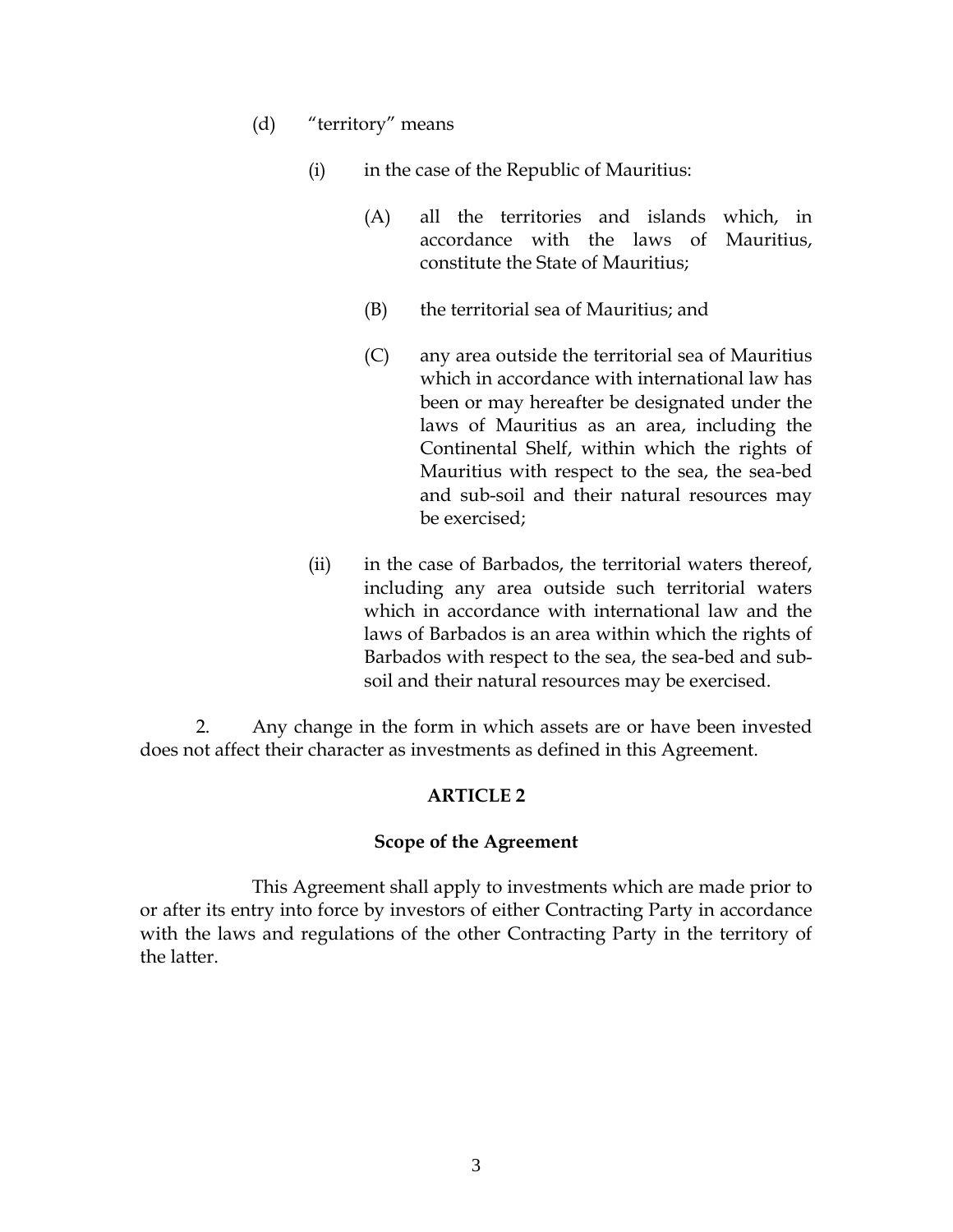### **Promotion of Investments**

1. Each Contracting Party shall encourage investors of the other Contracting Party to make investments in its territory and admit such investments in accordance with its laws and regulations.

2. A Contracting Party shall grant assistance in and provide facilities for obtaining visas and work permits to nationals of the other Contracting Party in connection with activities associated with such investments in the firstmentioned Contracting Party.

# **ARTICLE 4**

# **Protection of Investments**

1. Investments and activities associated with investments of investors of either Contracting Party shall be accorded fair and equitable treatment and shall enjoy protection in the territory of the other Contracting Party.

 2. The treatment and protection referred to in paragraph 1 of this Article shall not be less favourable than that accorded to investments and activities associated with such investments made by investors of a third State.

3. The provisions of paragraph 2 of this Article shall not be construed so as to oblige either Contracting Party to extend to the investors of the other Contracting Party the benefit of any treatment, preference or privilege resulting from:

- (a) any customs union, free trade area, common market or any similar international agreement or interim arrangement leading to such customs union, free trade area, or common market of which either of the Contracting Parties is a member;
- (b) any international agreement or arrangement relating wholly or mainly to taxation or any domestic legislation relating wholly or mainly to taxation;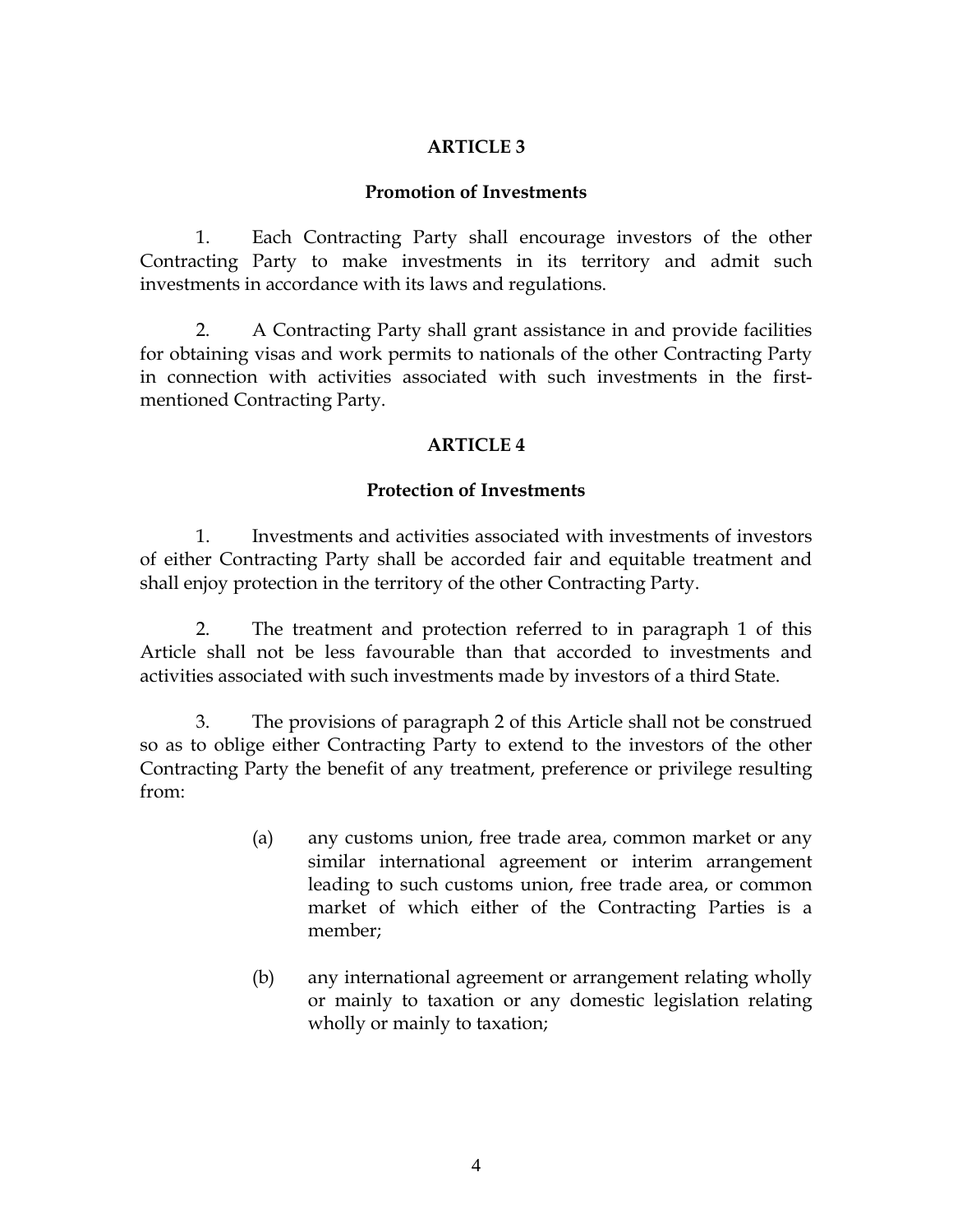(c) special advantages to foreign development finance institutions operating in the territory of either Contracting Party for the exclusive purpose of development assistance through mainly non-profit activities.

#### **ARTICLE 5**

#### **Expropriation**

 1. Neither Contracting Party shall expropriate, nationalise or take similar measures (hereinafter referred to as "expropriation") against investments of investors of the other Contracting Party in its territory unless the expropriation is:

- (a) for the public interest;
- (b) in accordance with domestic legal procedures;
- (c) without discrimination; and
- (d) for adequate, prompt and effective compensation.

2. The compensation mentioned in paragraph 1(d) of this Article shall be equivalent to the market value of the expropriated investments immediately before the expropriation became public knowledge. Where the market value cannot be ascertained, the compensation shall be determined in accordance with generally recognised principles of valuation taking into account, *inter alia*, the capital invested, depreciation, capital already repatriated, replacement value and other relevant factors. The compensation shall include interest at the current commercial lending rate applicable to the currency in which the investment was originally made from the date of expropriation until the date of payment and shall be made without unreasonable delay, be effectively realisable and be freely transferable.

3. Any investor affected by the expropriation shall have a right under the law of the Contracting Party making the expropriation, to a prompt review by a judicial or other independent authority of that Contracting Party, of his or its case and of the valuation of his or its investment in accordance with the principles set out in paragraph 2 of this Article.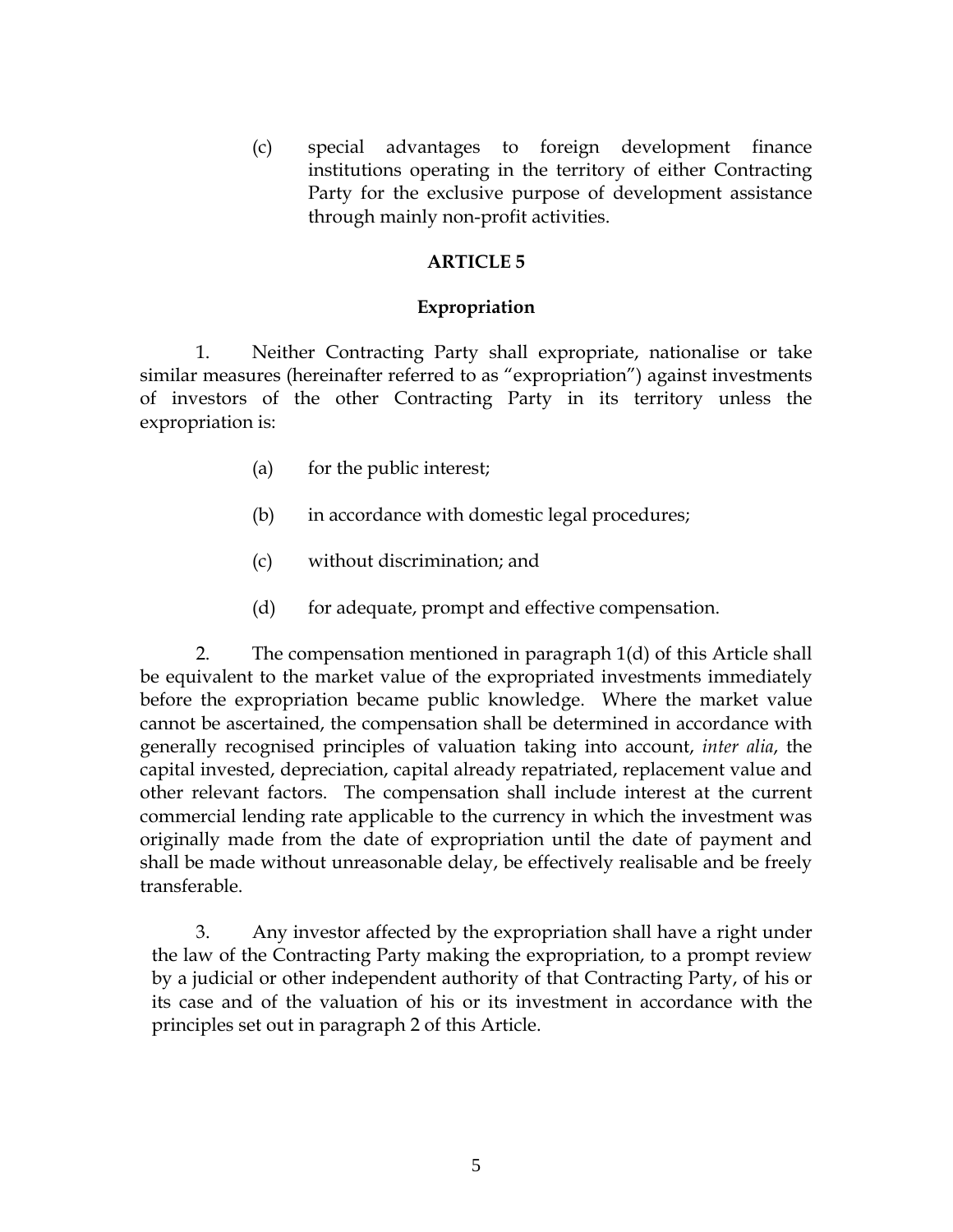4. Where a Contracting Party expropriates the assets of a company which was incorporated or constituted under the law in force in any part of its own territory, and in which investors of the other Contracting Party own shares, it shall ensure that the provisions of paragraphs 1 to 3 of this Article are applied to the extent necessary to guarantee reasonable compensation in respect of their investments to such investors of the other Contracting Party who are owners of those shares.

### **ARTICLE 6**

### **Compensation for Losses**

1. Investors of either Contracting Party whose investments in the territory of the other Contracting Party suffer losses owing to war or other armed conflict, revolution, a state of national emergency, revolt, insurrection or riot in the territory of the latter Contracting Party shall be accorded by the latter Contracting Party treatment, as regards restitution, indemnification, compensation or other settlement, not less favourable than that which the latter Contracting Party accords to its own investors or to investors of any third State. Resulting payments shall be freely transferable at the rate of exchange applicable on the date of transfer pursuant to the exchange regulations in force.

2. Without derogating from the provisions of paragraph 1 of this Article, investors of either Contracting Party who, in any of the situations referred to in that paragraph, suffer losses in the territory of the other Contracting Party resulting from:

- (a) requisitioning of their property by the forces or authorities of the latter Contracting Party, acting under and within the scope of the legal provisions relating to their competences, duties and command structures; or
- (b) destruction of their property by the forces or authorities of the latter Contracting Party, which was not caused in combat action or was not required by the necessity of the situation of observance or any legal requirement;

shall be accorded restitution or adequate compensation, not less favourable than that which the latter Contracting Party accords to its own investors or to investors of any third State.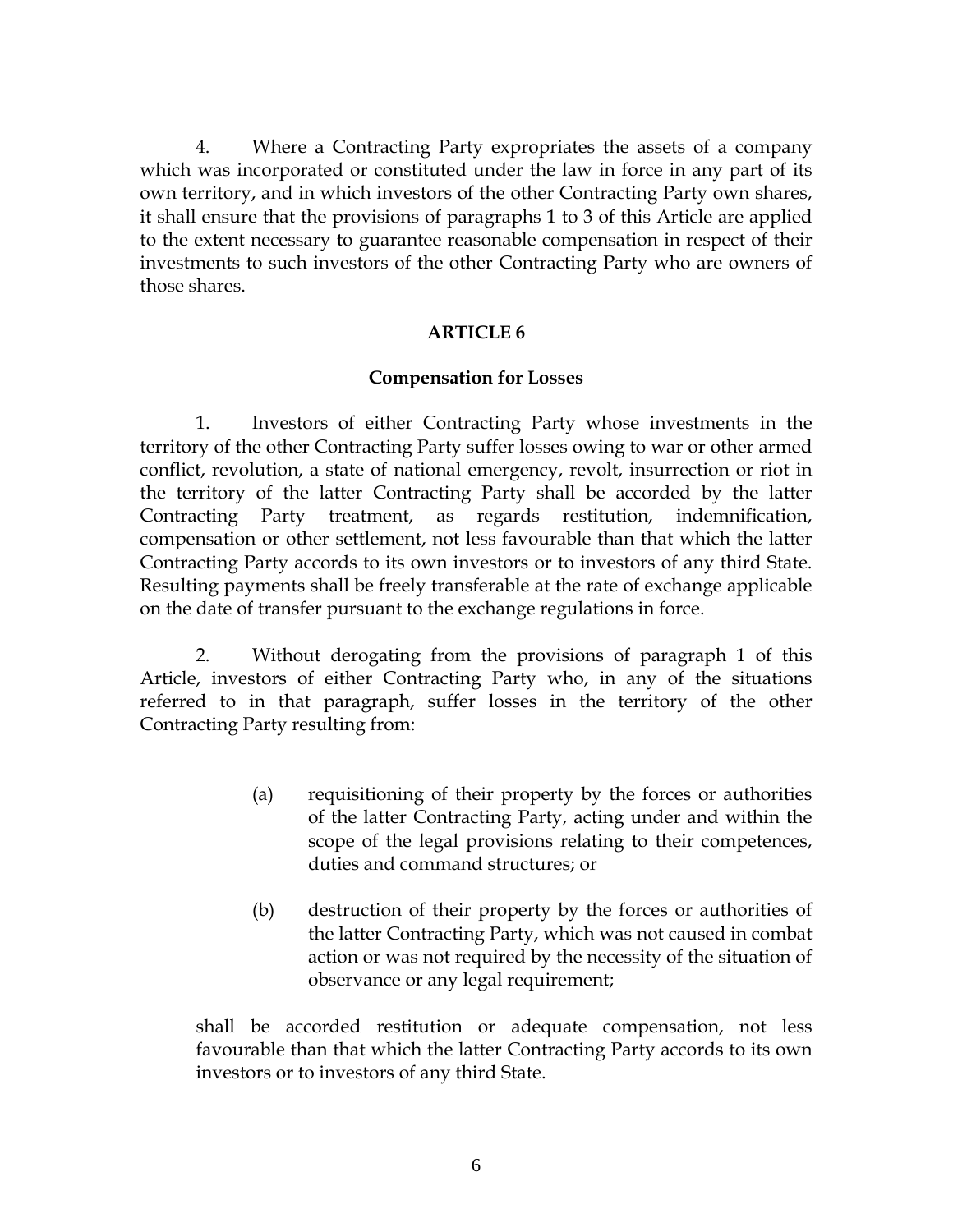### **Transfer of Funds**

 1. Each Contracting Party shall, subject to its laws and regulations, guarantee investors of one Contracting Party the transfer of investments and returns held in the territory of the other Contracting Party, including:

- (a) profits, dividends, interests, capital gains and fees;
- (b) amounts from total or partial liquidation of investments;
- (c) payments made pursuant to a loan agreement in connection with investments;
- (d) royalties paid in respect of matters referred to in paragraph 1(a) (iv) in Article 1;
- (e) payments for technical assistance or technical service and management fees;
- (f) payments in connection with projects or contracts; and
- (g) earnings of nationals of one Contracting Party who work in connection with an investment in the territory of the other Contracting Party.

2. All transfers shall be effected within a reasonable time in any freely convertible currency at the market rate of exchange prevailing at the date of transfer.

### **ARTICLE 8**

### **Subrogation**

Where one Contracting Party or its designated agency has guaranteed any indemnity in respect of any investment by any of its investors in the territory of the other Contracting Party and has made payment to such investors in respect of their claims under this Agreement, the other Contracting Party agrees that the first Contracting Party or its designated agency is entitled by virtue of subrogation to exercise the rights and assert the claims of those investors. The subrogated rights or claims shall not exceed the original rights or claims of such investors.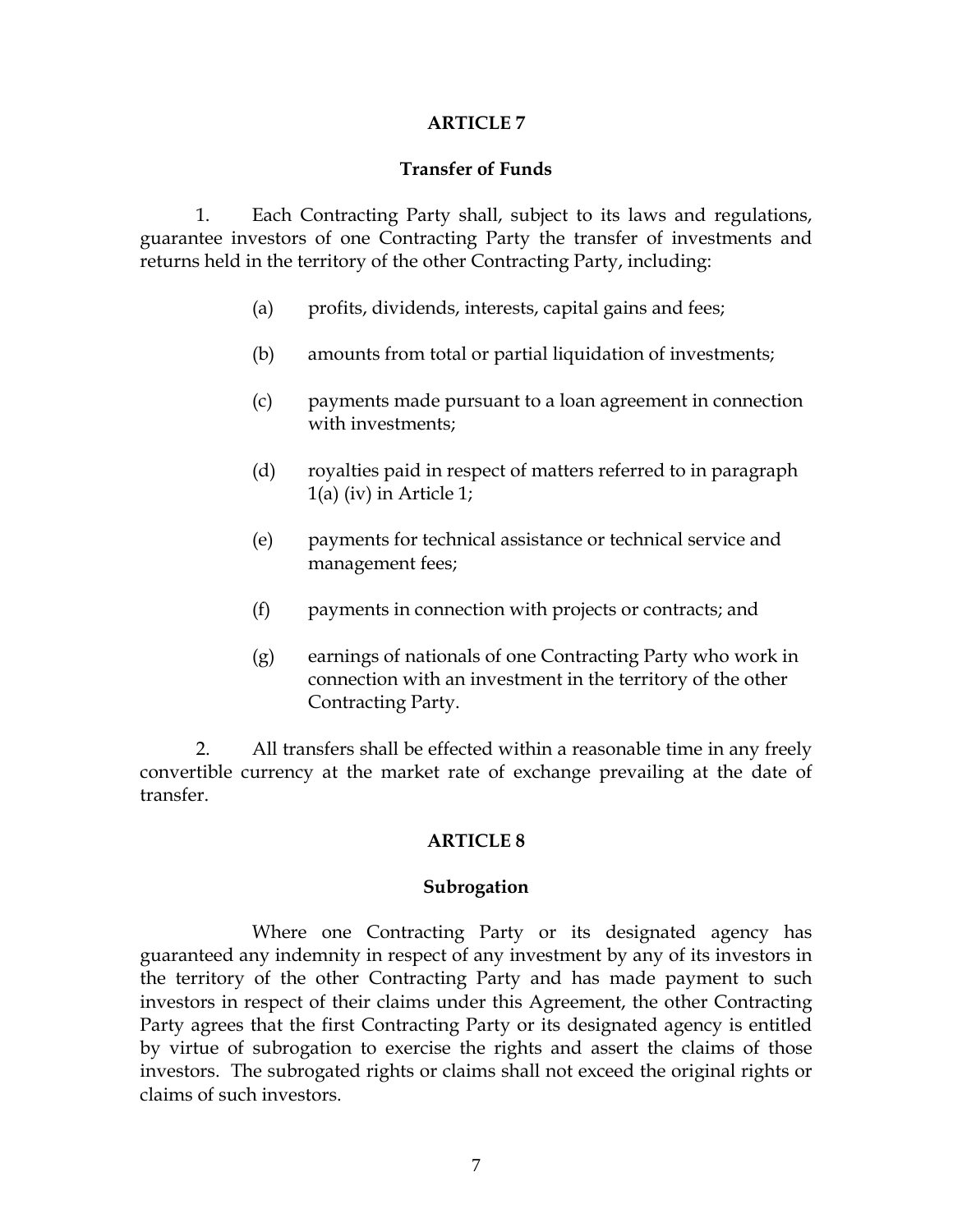### **Settlement of Disputes between Contracting Parties**

1. Any dispute between the Contracting Parties concerning the interpretation or application of this Agreement shall, as far as possible, be settled amicably through consultations between the Contracting Parties.

 2. If the dispute cannot be settled within a period of six months following the date on which written notice of the dispute has been received by one party from the other party to the dispute, it shall, upon the request of either Contracting Party, be submitted to an arbitral tribunal.

 3. The arbitral tribunal shall comprise three arbitrators. Within a period of two months from the date on which either Contracting Party received written notice of request for arbitration from the other Contracting Party, each Contracting Party shall appoint one arbitrator. The two arbitrators shall, within a further period of two months, together select a third arbitrator who is a national of a third State which has diplomatic relations with both Contracting Parties. The third arbitrator shall be appointed by the two Contracting Parties as Chairman of the arbitral tribunal.

 4. If the arbitral tribunal has not been constituted within a period of four months from the date of the receipt of the written notice for arbitration, either Contracting Party may, in the absence of any other agreement, invite the President of the International Court of Justice to appoint the arbitrator(s) who has or have not yet been appointed. If the President of the Court is a national of either Contracting Party or is otherwise prevented from discharging the said function, the next most senior member of the International Court of Justice who is not a national of either Contracting Party, shall be invited to make the necessary appointments.

 5. The arbitral tribunal shall determine its own procedure. The tribunal shall reach its decision in accordance with the provisions of this Agreement and the principles of international law recognised by both Contracting Parties.

 6. The tribunal shall reach its decision by a majority of votes. The decision shall be final and binding on both Contracting Parties. The tribunal shall, upon the request of either Contracting Party, explain the reasons for its decision.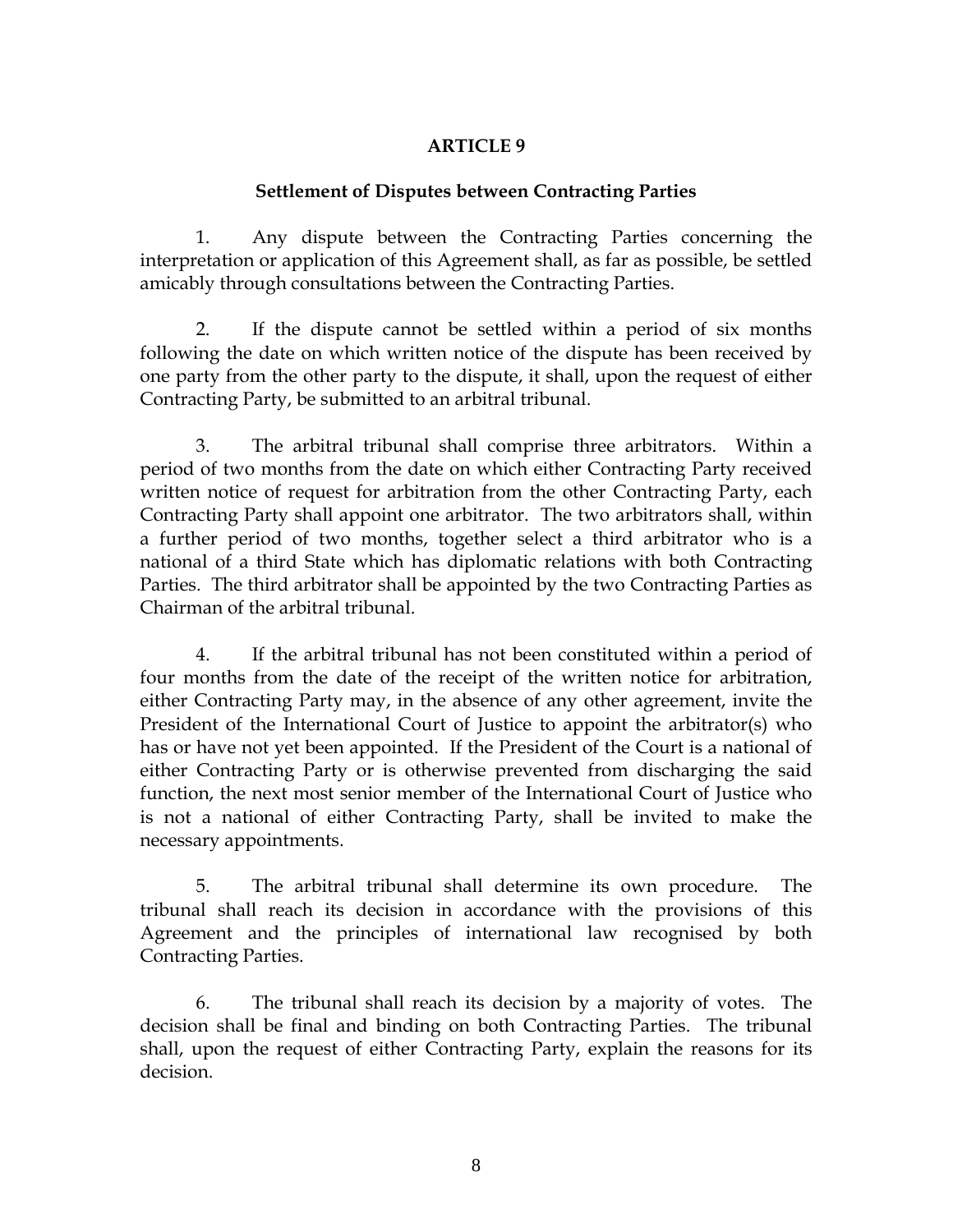7. Each Contracting Party shall bear the costs of its appointed arbitrator and of its representation in arbitral proceedings. The relevant costs of the Chairman and the tribunal shall be borne in equal parts by the Contracting Parties.

## **ARTICLE 10**

### **Settlement of Disputes between an Investor and the Host Contracting Party**

 1. Any dispute concerning an investment between an investor of one Contracting Party and the other Contracting Party shall, as far as possible, be settled amicably through negotiations between the investor and the other Contracting Party.

 2. If the dispute referred to in paragraph 1 of this Article cannot be settled within a period of six months following the date on which written notice of the dispute has been received by one party from the other party to the dispute, the investor shall have the right to submit the dispute for resolution by international arbitration to one of the following fora:

- (a) the International Centre for Settlement of Investment Disputes (ICSID) under the Convention on the Settlement of Investment Disputes between States and Nationals of other States done at Washington, March 18, 1965; or
- (c) an arbitral tribunal to be set up under the Arbitration Rules of the United Nations Commission on International Trade Law (UNCITRAL). The appointing authority under the said rules shall be the Secretary-General of ICSID.

 3. The arbitral tribunal referred to in paragraph 2 (b) of this Article shall, with respect to the procedure, follow the Arbitration Rules of UNCITRAL.

 4. Any arbitration under paragraph 3 of this Article shall be held in a State that is a party to the United Nations Convention on Recognition and Enforcement of Foreign Arbitral Awards, done at New York, June 10, 1958.

 5. The arbitral tribunal shall decide the issues in dispute in accordance with the provisions of this Agreement, the law of the Contracting Party accepting the investment and the applicable rules of international law.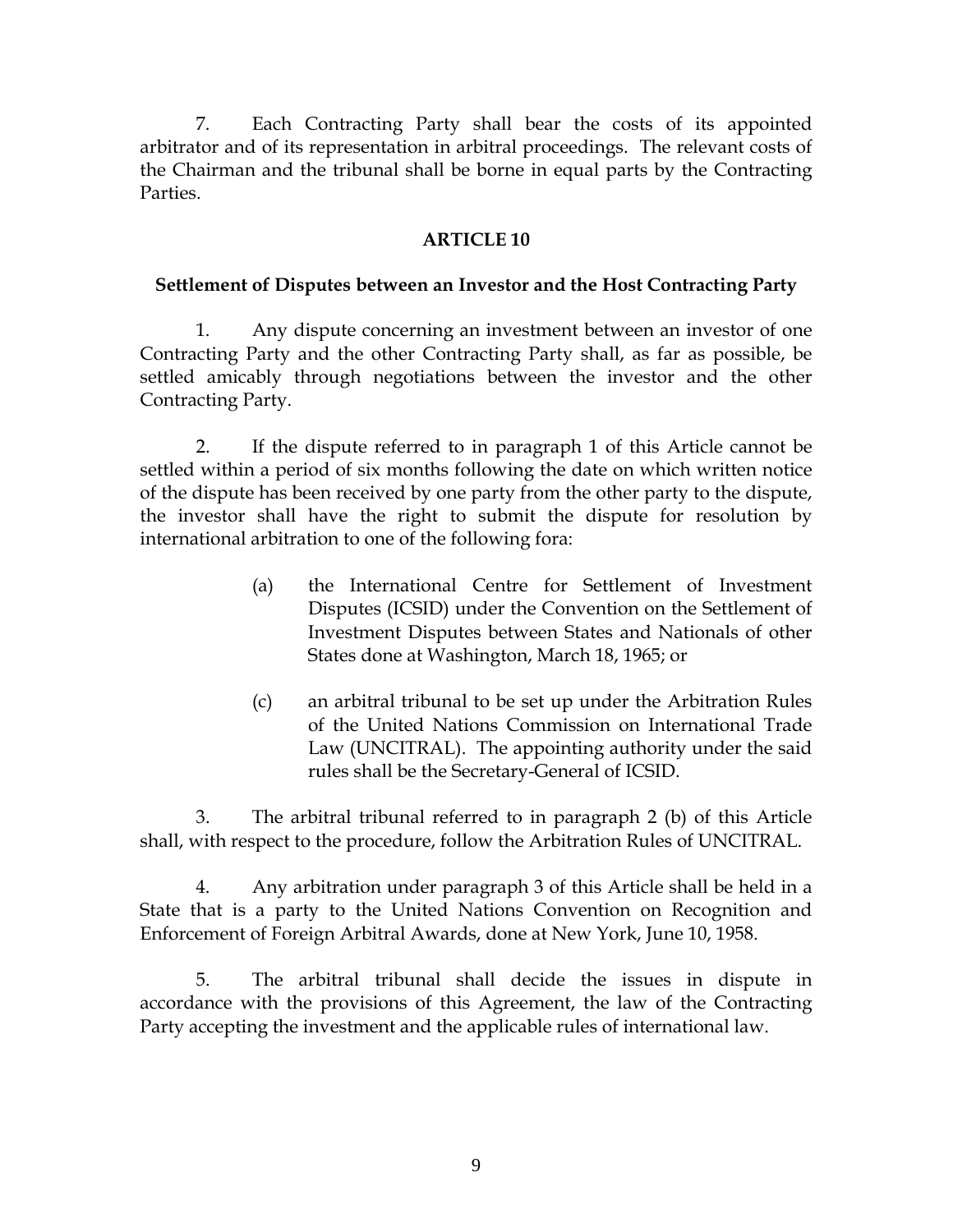6. Any arbitral award rendered pursuant to this Article shall be final and binding on the parties to the dispute. Each Contracting Party shall carry out without delay the provisions of any such award and provide in its territory for the enforcement of such award.

 7. Each party to the dispute shall bear the cost of its appointed member of the tribunal and of its representation in the proceedings. The cost of the appointed Chairman and the remaining costs shall be borne in equal parts by the parties to the dispute.

 8. The investors of each Contracting Party shall have a right of access to the competent court of the Contracting Party for exercising adjudicatory authority in any dispute. If the investor has resorted to the procedure specified in this paragraph, the provisions paragraph 2 of this Article shall not apply, unless the court refers the matter to international arbitration.

# **ARTICLE 11**

# **Application of Other Rules**

 1. If the treatment to be accorded by one Contracting Party in accordance with its laws and regulations to investments or activities associated with such investments of investors of the other Contracting Party is more favourable than the treatment provided for in this Agreement, the more favourable treatment shall be applicable.

 2. The provisions of this Agreement shall not in any way limit the right of either Contracting Party to apply prohibitions or restrictions of any kind or take any other action which is directed to the protection of its essential security interest, or to the protection of public health or the prevention of diseases in pests and animals or plants.

### **ARTICLE 12**

### **Entry into Force**

Each Contracting Party shall notify the other Contracting Party of the fulfilment of its internal legal procedures required for the bringing into force of this Agreement. This Agreement shall enter into force on the day following the date of receipt of the later of the two notifications.